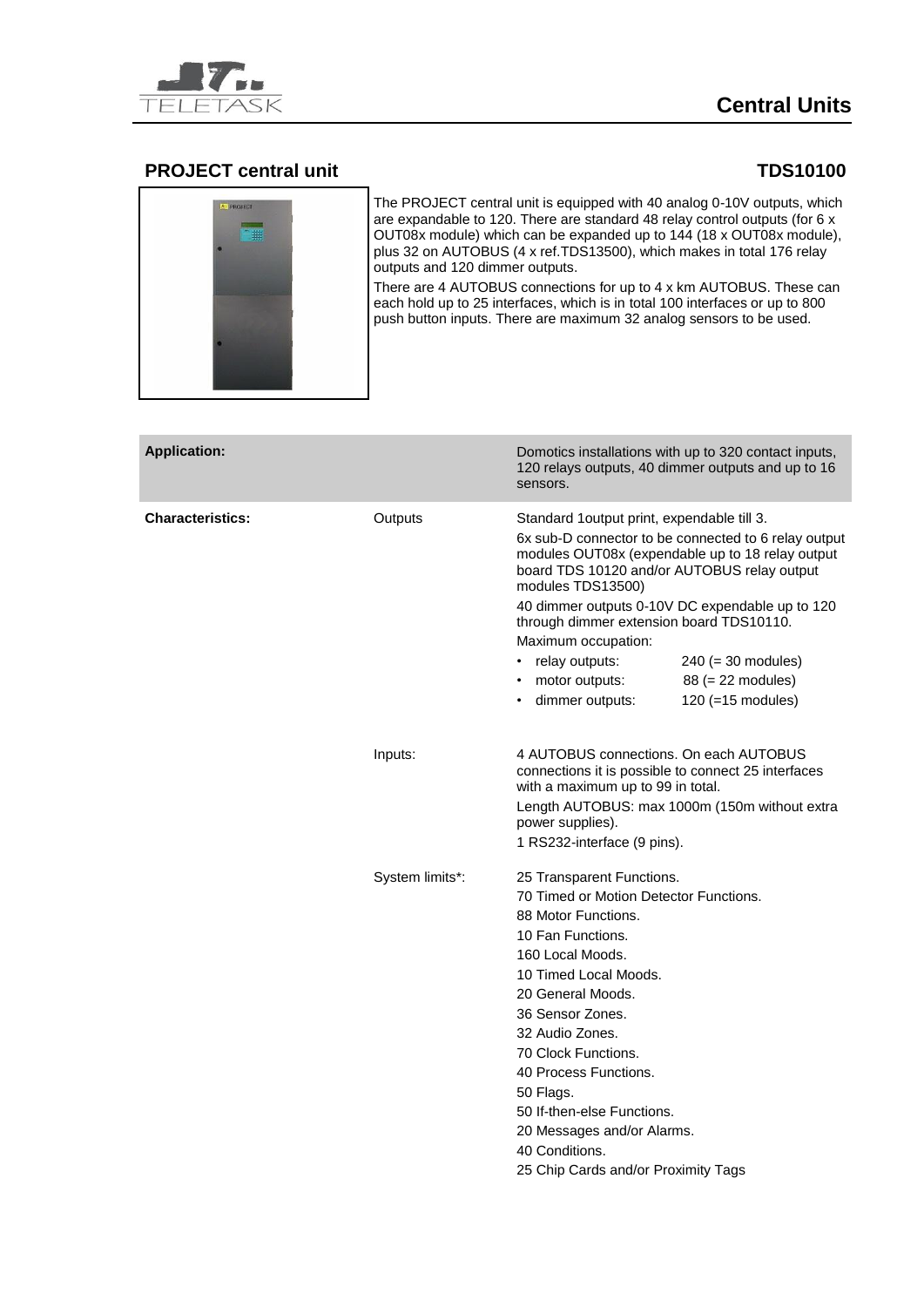|                                       |                                                                            |                                                                     | 50 Rooms                                                                                                                                                                                                                                                  |                                                      |                                                                       |                                                  |
|---------------------------------------|----------------------------------------------------------------------------|---------------------------------------------------------------------|-----------------------------------------------------------------------------------------------------------------------------------------------------------------------------------------------------------------------------------------------------------|------------------------------------------------------|-----------------------------------------------------------------------|--------------------------------------------------|
|                                       | Timer limits*:                                                             |                                                                     | Fan function:<br>Timed function:<br>Motor function:                                                                                                                                                                                                       | <b>Timed Local Mood:</b><br><b>Motion Detector:</b>  | max. 7200 sec.<br>max. 7200 sec.<br>max. 7200 sec.<br>max. 7200 sec.  | max. 7200 sec. per line                          |
| Power Supply                          |                                                                            |                                                                     | Maximum dissipated load: 130W<br>Voltage: 100-250VAC<br>Frequency: 50Hz / 60Hz                                                                                                                                                                            |                                                      |                                                                       |                                                  |
| <b>Settings:</b>                      | Programming:                                                               |                                                                     | Through the PROSOFT software.<br>Remark: from PROSOFT V2.75 the menu structure<br>on the PROJECT central unit is dramatically<br>simplified. Only the "active interface test" and the<br>"interface message test stays available without any<br>password. |                                                      |                                                                       |                                                  |
|                                       | <b>DIP</b> switch                                                          |                                                                     | 8 DIP-switches on the processor printed circuit<br>board:<br>Baud rate of the AUTOBUS and PC (bold=default):<br>Switch 5, 6 and 7 : not used<br>Switch 8 : must be 'on'; is used to initialise RAM                                                        |                                                      |                                                                       |                                                  |
|                                       |                                                                            |                                                                     | memory on power up (when 'off')                                                                                                                                                                                                                           |                                                      |                                                                       |                                                  |
|                                       | <b>AUTOBUS</b><br><b>Baudrate</b><br>1200<br>2400<br>4800<br>9600<br>19200 | Switch 1<br><b>OFF</b><br><b>ON</b><br><b>OFF</b><br><b>ON</b><br>- |                                                                                                                                                                                                                                                           | Switch 2<br><b>OFF</b><br><b>OFF</b><br>ΟN<br>ON     | <b>PC</b><br>Switch 3<br><b>OFF</b><br>ON.<br><b>OFF</b><br><b>ON</b> | Switch 4<br><b>OFF</b><br><b>OFF</b><br>ON<br>ON |
| Installation:                         |                                                                            |                                                                     | height.                                                                                                                                                                                                                                                   | To be mounted on a flat surface, with display on eye |                                                                       |                                                  |
| <b>Connections:</b>                   | <b>AUTOBUS</b>                                                             |                                                                     | By AUTOBUS connector 1, 2, 3 and 4 to the right.                                                                                                                                                                                                          |                                                      |                                                                       |                                                  |
|                                       | Relay outputs:                                                             |                                                                     | External relay modules are to be connected to the<br>PROJECT central unit, by means of the adapted<br>cable or on the AUTOBUS                                                                                                                             |                                                      |                                                                       |                                                  |
|                                       | Dimmer outputs:                                                            |                                                                     | Through screw connectors<br>Max. cable length between dimmer 0-10V control<br>output and the dimmer is 25m                                                                                                                                                |                                                      |                                                                       |                                                  |
| RS 232:<br>Power supply:<br>Earthing: |                                                                            | 9-pole sub-D connector.                                             |                                                                                                                                                                                                                                                           |                                                      |                                                                       |                                                  |
|                                       |                                                                            | by included power cord                                              |                                                                                                                                                                                                                                                           |                                                      |                                                                       |                                                  |
|                                       |                                                                            |                                                                     | Always connect the screws below outside the<br>housing, with the central main earth connection (at<br>least 4mm <sup>2</sup> ).                                                                                                                           |                                                      |                                                                       |                                                  |
| <b>Dimensions:</b>                    | <b>Dimensions</b>                                                          |                                                                     |                                                                                                                                                                                                                                                           | Width: 560; Height: 1320; Depth: 140 (in mm)         |                                                                       |                                                  |
|                                       |                                                                            |                                                                     | 25,8 kg                                                                                                                                                                                                                                                   |                                                      |                                                                       |                                                  |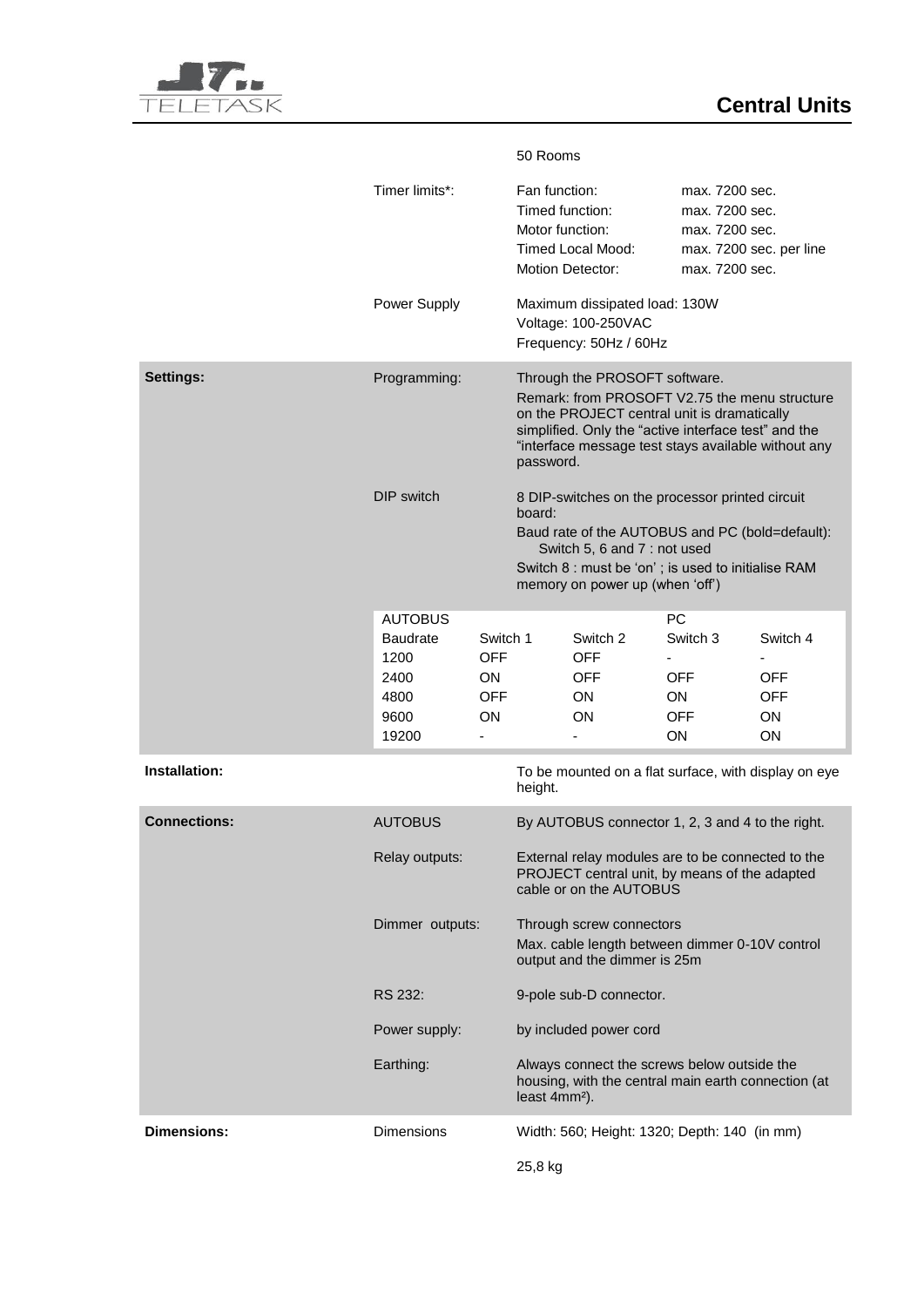

### **Schematic Drawing:**